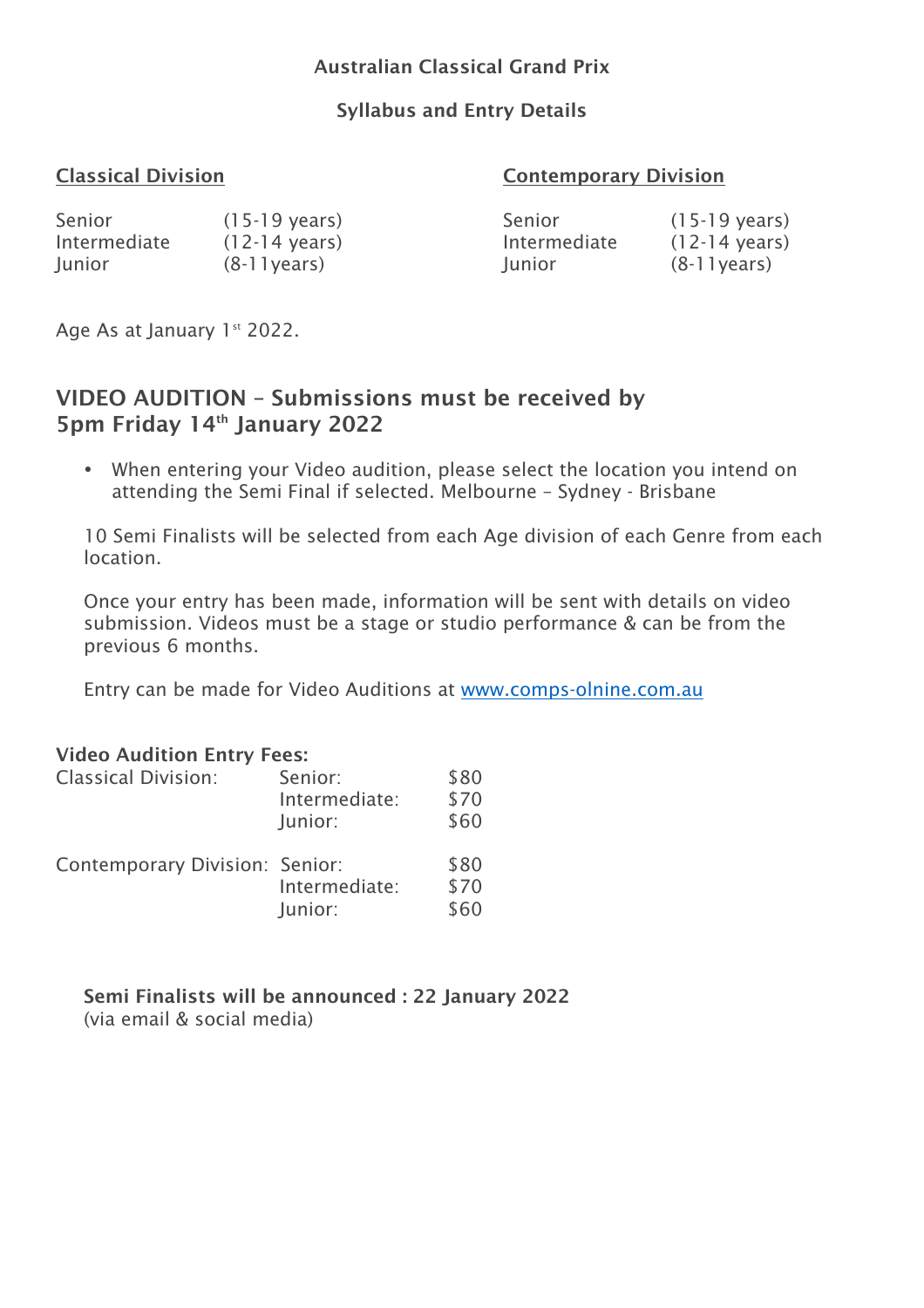# SEMI FINALS : (LIVE EVENTS)

Melbourne – 9<sup>th</sup> – 11 April, 2022 – Doncaster Secondary College Theatre, Doncaster Sydney  $19<sup>th</sup>$  – 21 $<sup>st</sup>$  April, 2022 – Engadine Community Centre Theatre, Engadine</sup> Brisbane 30<sup>th</sup> April – 2<sup>nd</sup> May, 2022 – St Johns Anglican Theatre, Forrest Lake

# Entries for Semi Finalists can be made at www.comps-online.com.au

## Semi Final Entry Fees:

| <b>Classical Division:</b>            | Senior:<br>Intermediate:<br>Junior: | \$160<br>\$150<br>\$130 |
|---------------------------------------|-------------------------------------|-------------------------|
| <b>Contemporary Division: Senior:</b> | Intermediate:<br>Junior:            | \$140<br>\$130<br>\$120 |

#### Classical Division

| Senior       | $(15-19 \text{ years})$ |
|--------------|-------------------------|
| Intermediate | $(12-14 \text{ years})$ |
| Junior       | $(8-11)$ years)         |

#### Contemporary Division

| Senior       | $(15-19 \text{ years})$ |
|--------------|-------------------------|
| Intermediate | $(12-14 \text{ years})$ |
| Junior       | $(8-11)$ years)         |

Age As at January 1st 2022.

NB. All entrants are required to attend Classical & Contemporary Master Class's before performing a solos. – THIS ALSO INCLUDES A DEFILE & DEFILE REHERSAL.

# 10 Finalists will be selected from each Age division of each Genre

# FINALS (LIVE EVENT)

LOCATION: TBA - October  $13<sup>th</sup>$  -  $16<sup>th</sup>$ , 2022

#### Classical Division

| Senior       |                 | $(15-19 \text{ years})$ 1st Prize \$2000 Runner-up \$700   |                 |
|--------------|-----------------|------------------------------------------------------------|-----------------|
| Intermediate |                 | $(12-14 \text{ years})$ 1st Prize $$1000$ Runner-up $$500$ |                 |
| Junior       | $(8-11)$ years) | 1st Prize \$500                                            | Runner-up \$350 |

Three Encouragement Awards of \$250 each and Additional Scholarships National & International to be announced

NB. All entrants are required to attend Classical Master Class's before performing a classical solo /variation. THIS ALSO INCLUDES A DEFILE & DEFILE REHERSAL.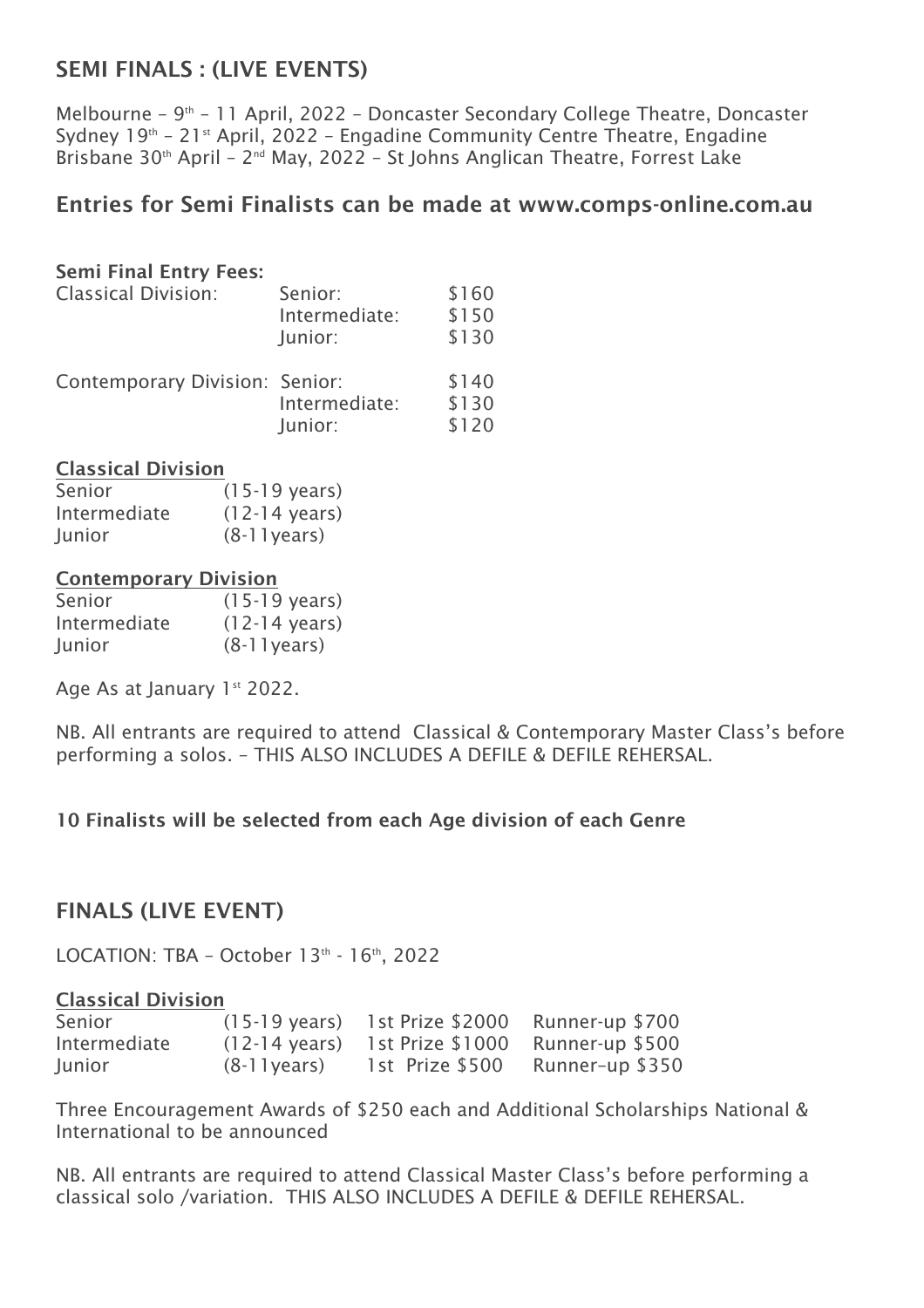#### Contemporary Division

| Senior       | $(15-19 \text{ years})$ | 1stPrize \$1000 | Runner-up \$500 |
|--------------|-------------------------|-----------------|-----------------|
| Intermediate | $(12-14 \text{ years})$ | 1stPrize \$750  | Runner-up \$400 |
| Junior       | $(8-11)$ years)         | 1stPrize \$500  | Runner-up \$300 |

NB. All entrants are required to attend Contemporary Master Class's before performing a contemporary solo. - THIS ALSO INCLUDES A DEFILE & DEFILE REHERSAL.

All age groups \*Ages as at 1 January 2021

## FINALS Entry Fees:

| <b>Classical Division:</b>            | Senior:<br>Intermediate:<br>Junior: | \$250.00<br>\$240.00<br>\$230.00 |
|---------------------------------------|-------------------------------------|----------------------------------|
| <b>Contemporary Division: Senior:</b> | Intermediate:<br>Junior:            | \$220.00<br>\$210.00<br>\$200.00 |

NB: These entry fees include all classes, master classes, and backstage access of the auditorium for the competitor.

Due to limited seating capacity, if entrants wish to sit in the auditorium during the performance's they will be required to purchase a ticket. (Ticket sales will be available at the door)

Dancers may be emailed at a later date & be asked to submit further information along with photos, for scholarship purposes. This information will be passed on to partnering Ballet & Contemporary schools for scholarship consideration.

# ENTRY RULES AND CONDITIONS

All entries are done via www.comps-online.com.au Please read our rules & syllabus carefully before entering.. Once you have made an entry you will be emailed a confirmation. Please contact us via email if you do not receive confirmation.

Organisers are not responsible for incorrect entries.

No refunds will be given unless section or event is cancelled. Entries are not final until full payment has been received.

If the event is unable to proceed due to a pandemic or natural disaster, a credit will be provided to use for a future date.

All Semi Final & Finalist entrants in Classical Ballet & Contemporary sections will dance in the preliminary master classes and perform their solo/variation before finalists are selected.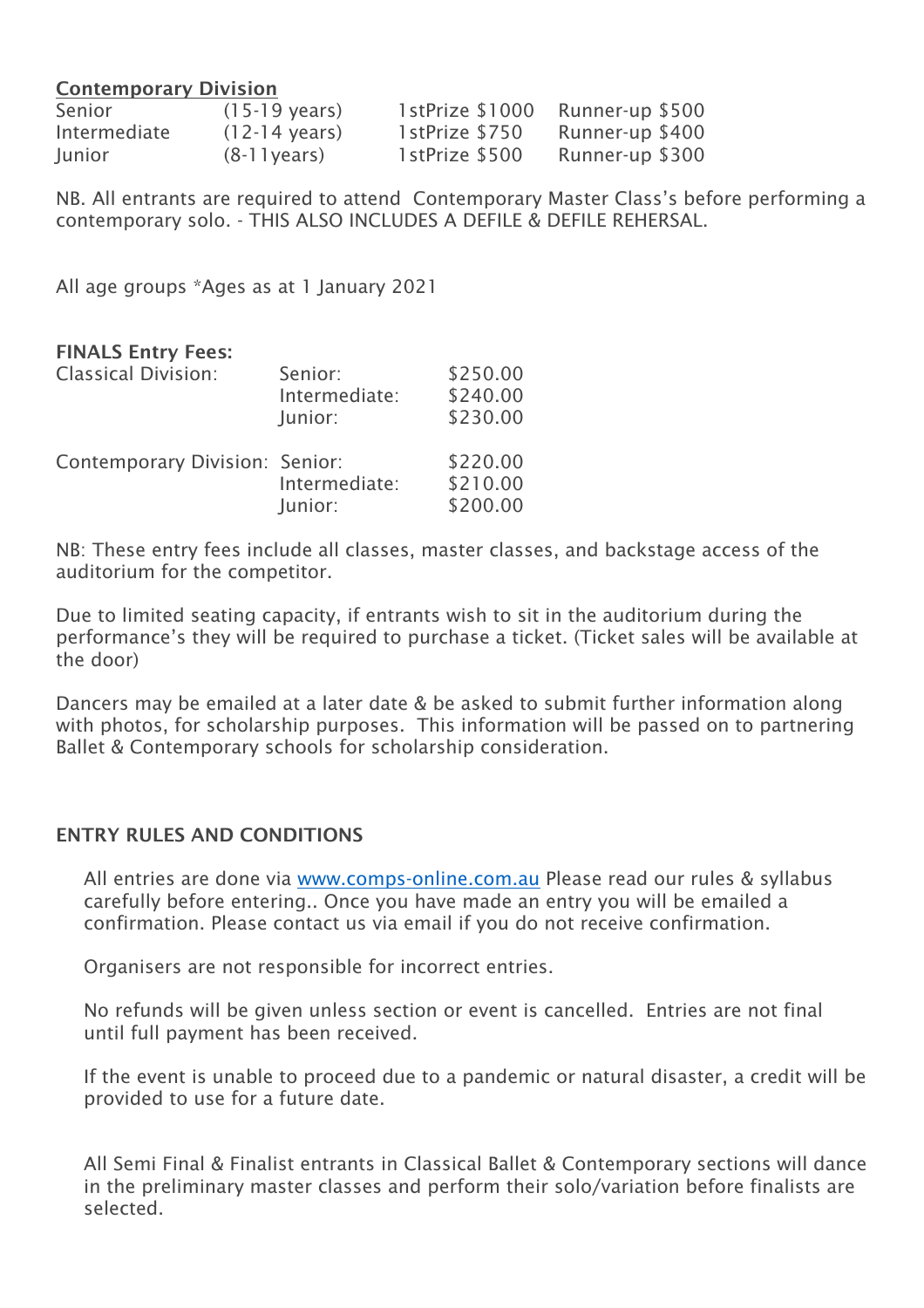All entrants in BOTH Classical Ballet & Contemporary sections are required to perform in the Defilé Rehearsals and Semi-Finals Gala

For dress requirements for classes and Defilé Gala see details below.

Tickets are available for purchase for public viewing of master classes.

Rehearsals will be closed to the public

All performances will be filmed and photographed, and these will be available to order. No other filming or photography will be permitted in the auditorium.

All entrants must be within the age group specified on January 1, 2022

All entrants must hold student status i.e. Not at any time having been paid to perform as a dancer for a period of more than 12 weeks in any one year.

The decision of the judging panel is final, and no correspondence will be entered in to. The organisers of this event are not part of the judging panel.

At the judges discretion, a prize may be withheld if a level has not been achieved. Prize money may be altered by percentage if capacity not reached in age division.

Ticketing for spectators is available to purchase on the day from the green room

#### PERFORMANCE TICKETS

Adult \$35 Adult Concession \$25 (card must be sighted at purchase) Child (under 12) \$15 Child under 5 FREE, but must sit on lap of a parent, if a seat is required, a ticket must be purchased.

MASTERCLASSES TICKETS

Adult \$25 Adult Concession \$15 (card must be sighted at purchase) Child (under 12) \$10 Child under 5 FREE, but must sit on lap of a parent, if a seat is required, a ticket must be purchased.

ACGP reserves the right to use photography from this event may be used for future promotional material for this event.

No written feedback is given to candidates entered into this event.

Dancers are expected to demonstrate a high level of respect, and professionalism at all times. Unseemly or un-sportsman like manner is not the spirit of this event and will not be tolerated, Any persons found not to be acting in an appropriate manner will be addressed by Management.

It is the responsibility of the dancer to be ready to dance when scheduled. No changes to the program will be made.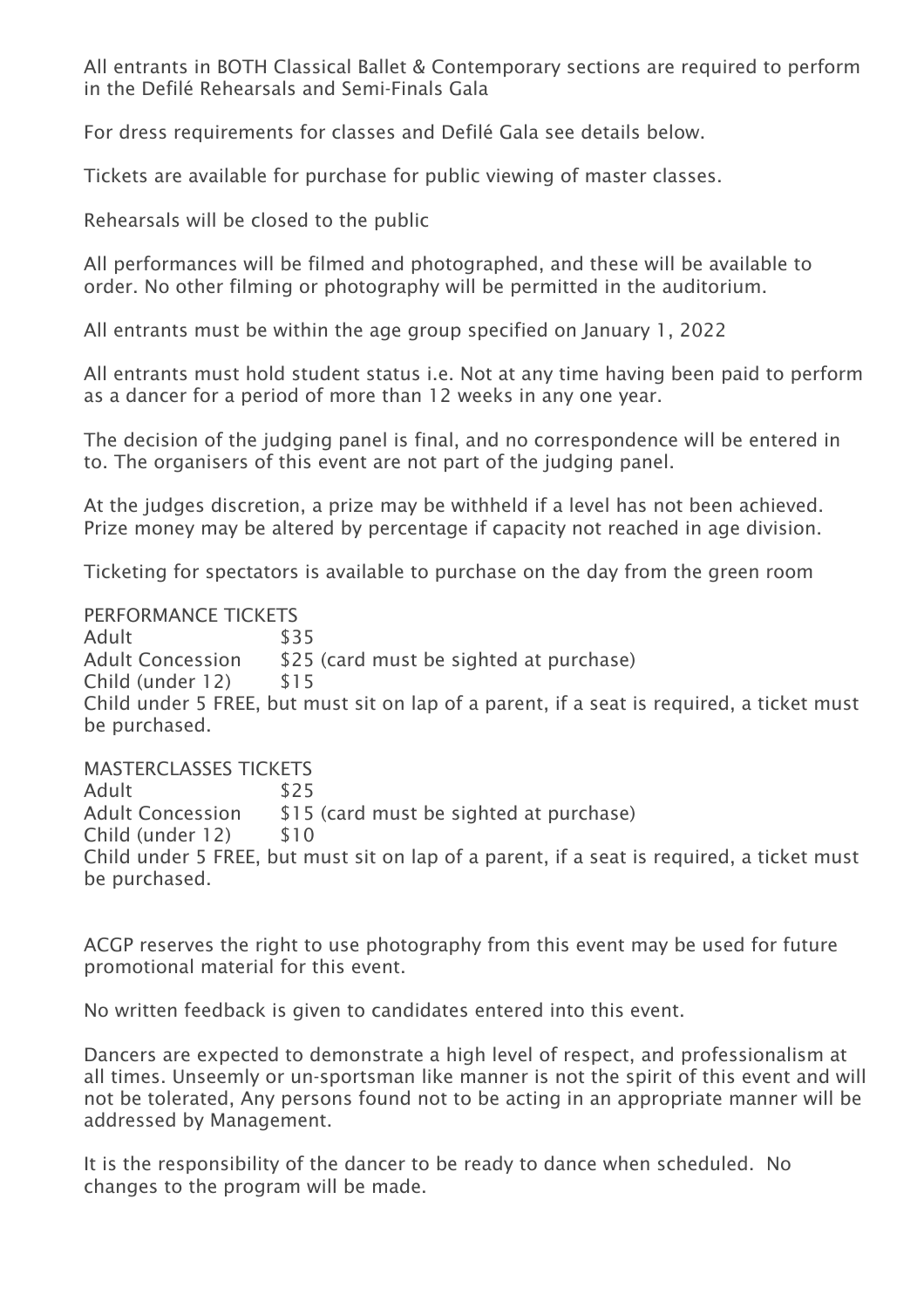All dancers must be physically capable of participating in this event. No responsibility will be taken by all staff, volunteers of ACGP but not limited to, for any injury, illness or theft sustained during this event.

Backstage area is for candidates, staff & officials only.

All persons attending this event will follow instruction of staff & volunteers at all times.

By entering this event, you agree to all terms & conditions as stated.

# Classical Division

Junior: Entrants should prepare a classical solo (maximum 2 minutes) or variation from the Classical Repertoire list below. (Please note music will be stopped at the 2 minute mark and dancers asked to leave the stage if it is over the time limit.). Girls may not dance in pointe shoes. Entrants should perform in a costume suitable for their chosen solo

Intermediate and Senior: Entrants must prepare a classical variation from the Classical Ballet Repertoire.

Intermediate Girls may perform in pointe shoes, demi pointe shoes or ballet flats as recommended by their teacher.

Senior Girls must dance in pointe shoes. Entrants should perform in a costume suitable for their chosen solo

# All Age Groups

All entrants must attend registration for their appropriate age division & have submitted required for Classical & Contemporary divisions.

# Dress Code

# Video Audition -

Girls - Can be class leotard or Costume suitable for solo being performed. Boys – Tight fitted top & tights/shorts, or costume for solo being performed.

# Female Dancers - Classical

MASTERCLASS & REHEARSAL Leotard for classes (any colour), pink ballet tights, Ballet flats, demi points, pointe shoes. No skirts

PERFORMANCE Costume appropriate to classical variation selection

Grand Defilé Performance: Girls require black thin-strapped camisole style leotard, a short black chiffon wrap skirt, pink ballet tights and ballet flats and/or pointe shoes, white hair ribbon (individual choice of style).

# Female Dancers - Contemporary

MASTERCLASS & REHEARSALS Dark coloured Leotard, tights may be worn over leotard. – May also be bare legs.

bare feet or tan ballet flats are appropriate.

# Male Dancer - Classical

MASTERCLASS & REHEARSALS Any colour tights & either firm fitted t shirt or singlet type shirt, any colour ballet flats for classes is appropriate

PERFORMANCE Costume appropriate for Variation selected

Grand Defilé Performance: Boys require black tights, white short-sleeve leotard or singlet, white mid-length socks and white ballet flats.